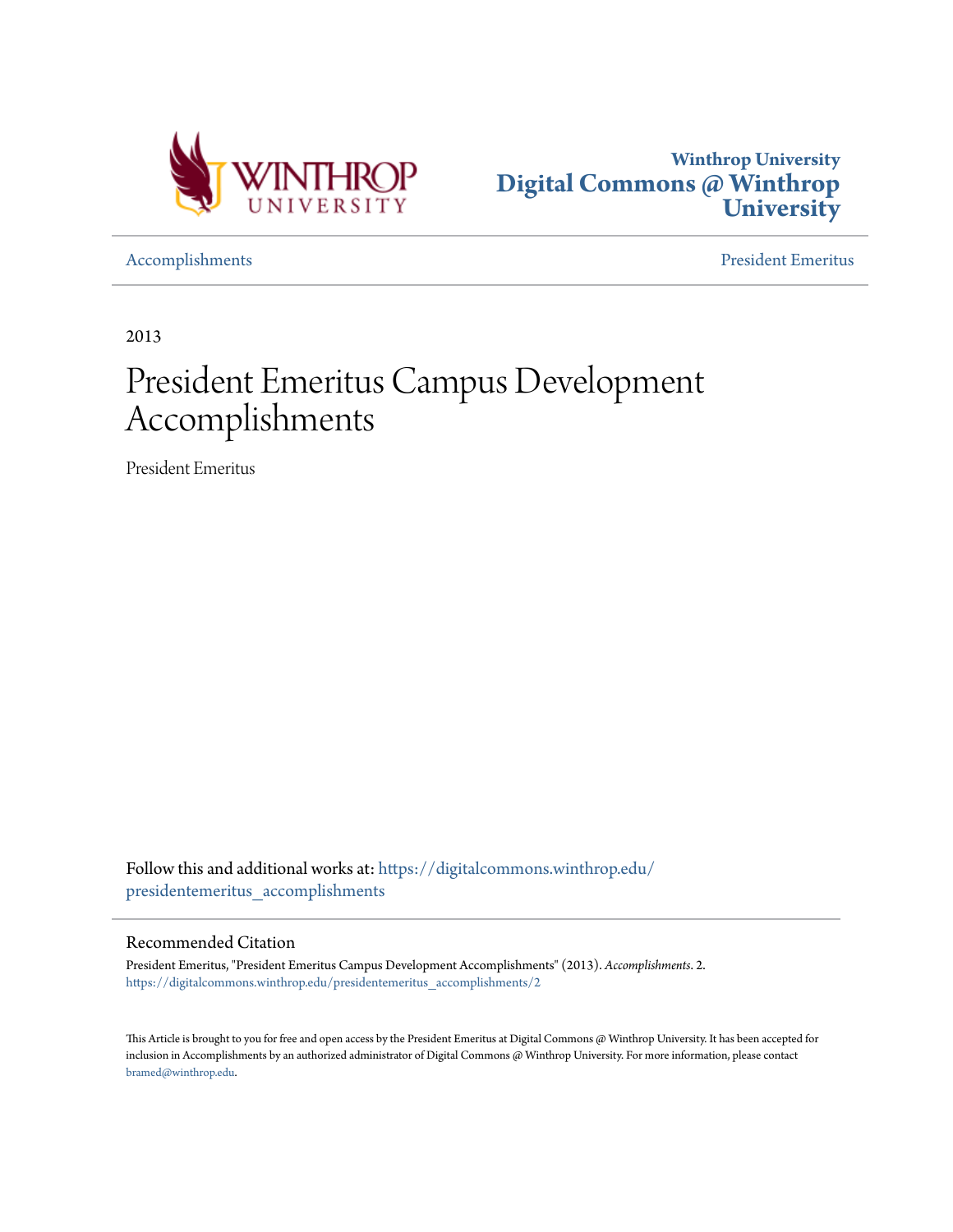

## **President Emeritus Campus Development Accomplishments**



The quarter-century before the presidential retirement of President Emeritus Anthony DiGiorgio was especially transformative for Winthrop's campus and environs. With little capital support for new construction from the state of South Carolina during most of that time, Winthrop's ninth president saw Winthrop would have to be the author of its own future – and its own financier to build much needed campus facilities and acquire room for growth. Among those accomplishments:

- Winthrop expanded its campus to ensure capacity for long-term future growth through the 2007 purchase of a 15-acre tract of property west of campus from the American Legion.
- In 2010, through President DiGiorgio's development of a long-term land-use compact with the [City of Rock](http://www.cityofrockhill.com/)  [Hill,](http://www.cityofrockhill.com/) Winthrop was able to purchase a 12.4-acre Operations Center from the City of Rock Hill, which had constructed a new center elsewhere in the community. It is now the [Winthrop University Operations Center.](https://www.winthrop.edu/virtualtour/buildingtour.aspx?id=8212)
- Winthrop, in cooperation with the City of Rock Hill, in 2000 initiated tandem economic development planning for several urban core locations: [Downtown Rock Hill,](http://www.onlyinoldtown.com/) the College Town area immediately around Winthrop, and the [Knowledge Park](http://www.knowledgeparkrockhill.com/) area between Winthrop and Downtown Rock Hill.

As the 20th century turned to the 21st, Winthrop completed a series of new or adapted facilities designed to serve the needs and expectations of 21st century students. Those projects, valued at more than \$100 million include:

• [Dalton Hall,](https://www.winthrop.edu/virtualtour/buildingtour.aspx?id=3146) a new Life Sciences Building – and the first new building on the Winthrop campus in more than three decades.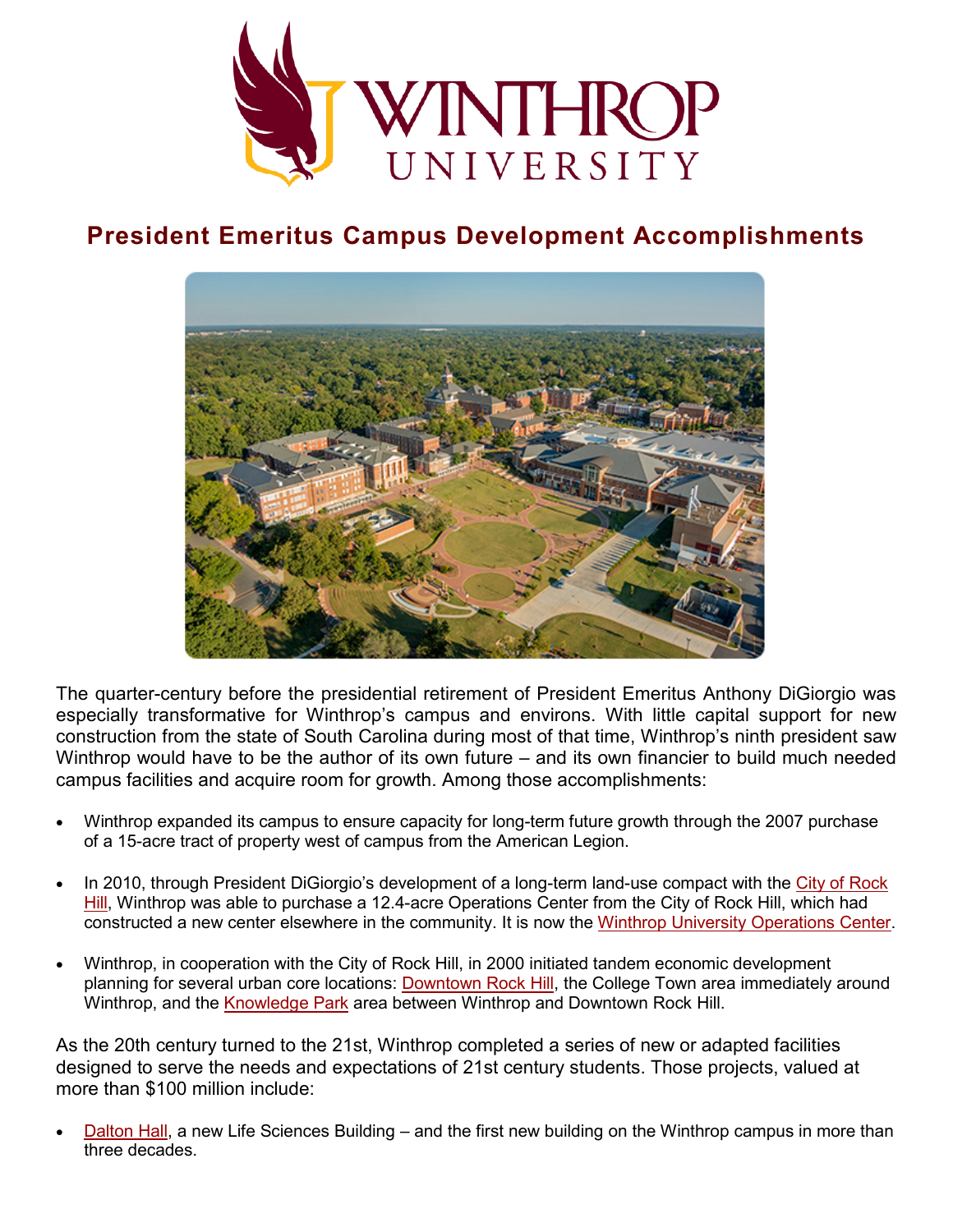- [Sims Building,](https://www.winthrop.edu/virtualtour/buildingtour.aspx?id=3159) a major renovation to complete Winthrop's updated sciences complex.
- [The Courtyard,](https://www.winthrop.edu/virtualtour/buildingtour.aspx?id=3136) a 404-bed apartment-style facility built adjacent to campus to provide additional housing choices for Winthrop students. Major renovations also have been carried out on campus at [Phelps,](https://www.winthrop.edu/virtualtour/buildingtour.aspx?id=3153) [Lee Wicker,](https://www.winthrop.edu/virtualtour/buildingtour.aspx?id=3145) [Margaret](https://www.winthrop.edu/virtualtour/buildingtour.aspx?id=3149)  [Nance,](https://www.winthrop.edu/virtualtour/buildingtour.aspx?id=3149) [Wofford](https://www.winthrop.edu/virtualtour/buildingtour.aspx?id=3168) and [Richardson](https://www.winthrop.edu/virtualtour/buildingtour.aspx?id=3155) Halls.
- The [West Center,](https://www.winthrop.edu/westcenter) a 120,000-square-foot, state of the art health, physical education, sport, human performance and wellness facility.
- [Carroll Hall,](https://www.winthrop.edu/virtualtour/buildingtour.aspx?id=8131) a new high-tech facility for the College of Business Administration, including the Carroll Capital Markets Trading and Training Center.



- [Owens Hall,](https://www.winthrop.edu/virtualtour/buildingtour.aspx?id=3152) a 32,200-square-foot a high-tech general-use classroom building.
- The [DiGiorgio Campus Center,](https://www.winthrop.edu/campuscenter/) named by the [Board of Trustees](https://www.winthrop.edu/trustees) to honor the DiGiorgios. This 128,000 square-foot facility houses activities and meeting spaces for clubs and organizations, student recreational facilities, Markley's food court, Starbucks, the Winthrop University Bookstore, post office facilities, Student [Life](https://www.winthrop.edu/student-life) offices and board meeting facilities.



- Major utilities infrastructure and chiller plant upgrades to support growth.
- [Hardin Family Garden,](https://www.winthrop.edu/virtualtour/arttour.aspx?id=26118) a donor-supported outdoor facility designed for teaching and learning in a variety of disciplines, as well as a place for individual reflection.
- Restoration and addition of reflection garden to the [Little Chapel,](https://www.winthrop.edu/virtualtour/buildingtour.aspx?id=3147) where Winthrop's first president, David Bancroft Johnson, and his wife are entombed.
- Scholars Walk, the central promenade of the Winthrop campus that connects Winthrop's beginnings the Little Chapel -- to its future: major facilities joined by special green spaces along a pedestrian walk spanning the heart of campus.
- Upgrades to the [Winthrop Amphitheater,](https://www.winthrop.edu/virtualtour/landmarktour.aspx?id=4336) an outdoor performance, debate and classroom space.
- [Dinkins Hall](https://www.winthrop.edu/virtualtour/buildingtour.aspx?id=3138) served as a popular gathering spot for students until fall 2010, when the new DiGiorgio Campus Center opened. Now Dinkins Hall is home to the offices of [University College](https://www.winthrop.edu/uc) and Winthrop's [Academic Success Center.](https://www.winthrop.edu/asc)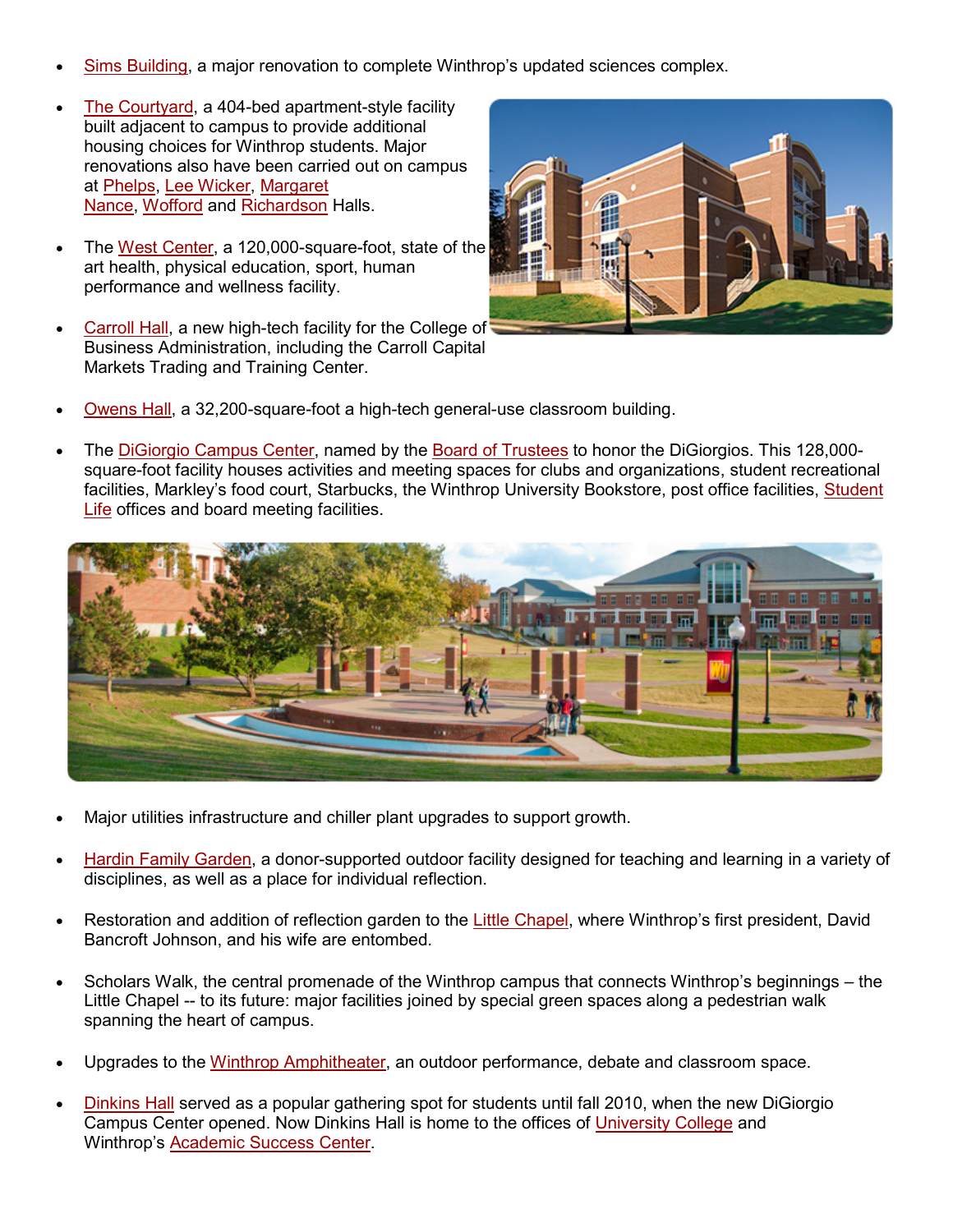- [Barnes Recital Hall,](https://www.winthrop.edu/virtualtour/buildingtour.aspx?id=3135) for smaller vocal and instrumental performances.
- [Winthrop Galleries,](https://www.winthrop.edu/galleries) located in the [Rutledge Building](https://www.winthrop.edu/virtualtour/buildingtour.aspx?id=3157) and [McLaurin Hall,](https://www.winthrop.edu/virtualtour/buildingtour.aspx?id=3151) have been updated to enhance exhibitions and educational programs that celebrate artistic achievement.
- Permanent and rotating outdoor art installations, including student art.
- [Dacus Library,](http://www2.winthrop.edu/dacus) completed in 1969 and named for the school's first librarian, Ida Jane Dacus.
- [Louise Pettus Archives and Special Collections,](http://www2.winthrop.edu/dacus/archives) with a generous gift from a donor, was recently relocated to a 20,000 square-foot building to hold six million items, including original papers relating to Winthrop's history and South Carolina history.
- Renovations to [Tillman Hall,](https://www.winthrop.edu/virtualtour/buildingtour.aspx?id=3165) which was placed on the National Register of Historic Places in 1977, included a new roof and wiring upgrades in 2008- 2009. The building houses administrative spaces, including the president's office.
- [The Olde Stone House,](https://www.winthrop.edu/virtualtour/farmtour.aspx) once the home of Winthrop's grounds superintendent, was renovated to become a "fund-and friend-raising" site at the [Winthrop Lake](http://www.winthrop.edu/virtualtour/farmtour.aspx)  [Research, Athletics and Recreational Area.](http://www.winthrop.edu/virtualtour/farmtour.aspx)



- [Piedmont Wetlands Area](https://www.winthrop.edu/virtualtour/farmtour.aspx?id=5158) at Winthrop Lake, created in partnership with Rock Hill Schools in 2004, offers scientific research opportunities for students from elementary through collegiate levels.
- Renovations to [Winthrop Coliseum,](https://www.winthrop.edu/virtualtour/farmtour.aspx?id=5150) the 6,100-seat headquarters for the athletic department as well as university and local high schools' commencements, included new seats and scoreboard, family-friendly food services, concourse monitors of events inside, and improved walkways.
- [Memorial Tennis Courts,](https://www.winthrop.edu/virtualtour/farmtour.aspx?id=5149) completed in 2003, include 12 lighted courts, seating for 300. The courts were named for members of the men's tennis team who were involved in a tragic highway accident in Hattiesburg, Miss., in 1993.
- [Winthrop Ballpark,](https://www.winthrop.edu/virtualtour/farmtour.aspx?id=5153) one of the most impressive collegiate ballparks in the South was built in 2001 with a second phase completed in 2008. The facility holds 1,800 spectators.



- [Terry Softball Complex,](https://www.winthrop.edu/virtualtour/farmtour.aspx?id=5190) home to the Eagle softball program, features four fields and 300 seats.
- The [Irwin Belk Track,](https://www.winthrop.edu/virtualtour/farmtour.aspx?id=5189) named for late Charlotte businessman and philanthropist Irwin "Ike" Belk , is home to the Eagle track & field teams, and encircles a full-sized practice field for soccer, as well as areas for field events, such as discus and pole vault.
- [Intramural Recreation Fields,](https://www.winthrop.edu/virtualtour/farmtour.aspx?id=5155) a student use facility located at the Winthrop Recreational and Research Complex,